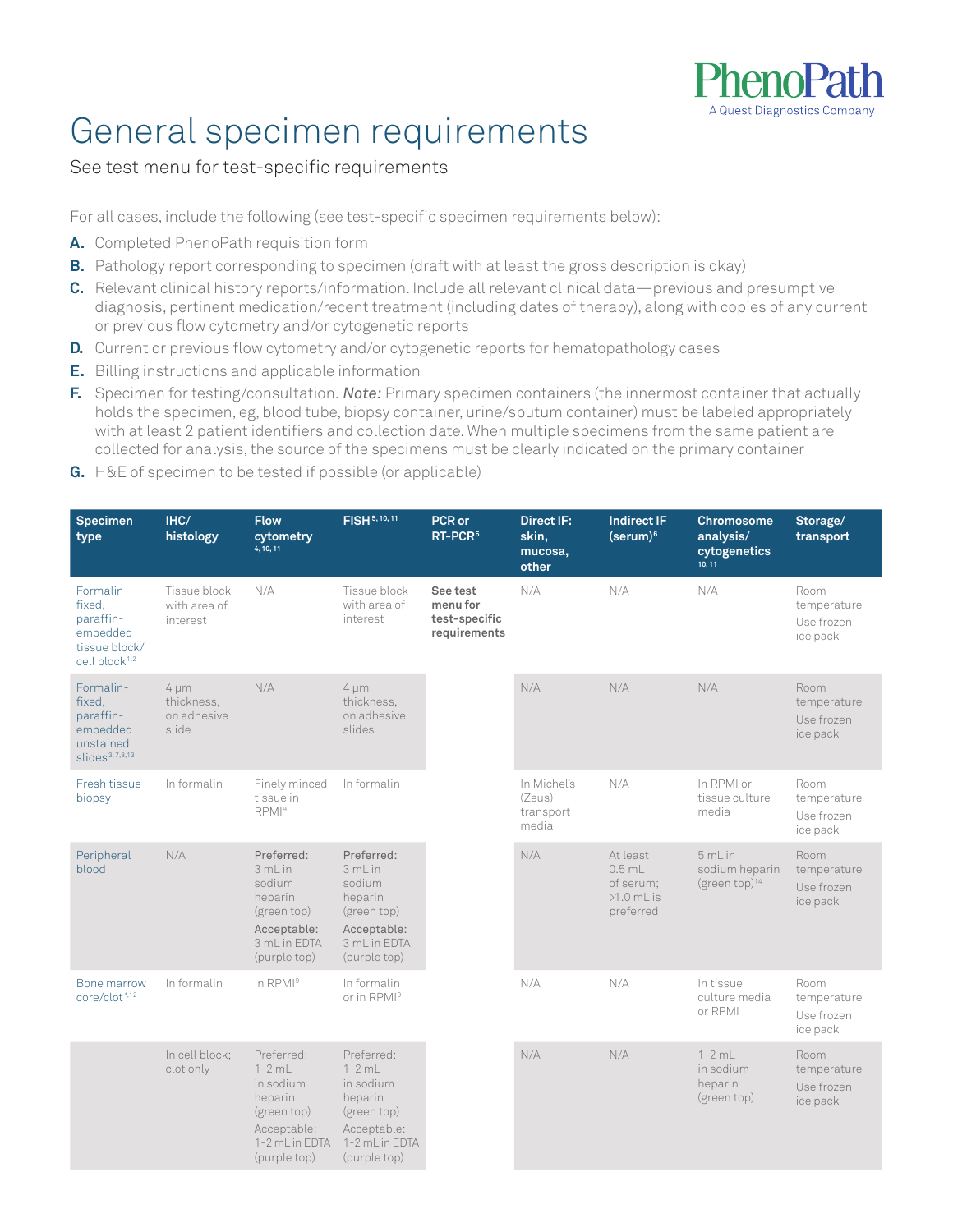| <b>Specimen</b><br>type <sup>'</sup> | IHC/<br>histology                     | <b>Flow</b><br>cytometry<br>4, 10, 11                                                                                        | FISH 5, 10, 11                                                   | PCR or<br>RT-PCR <sup>5</sup>                         | Direct IF:<br>skin,<br>mucosa,<br>other | <b>Indirect IF</b><br>$(serum)^6$ | <b>Chromosome</b><br>analysis/<br>cytogenetics<br>10, 11 | Storage/<br>transport                         |
|--------------------------------------|---------------------------------------|------------------------------------------------------------------------------------------------------------------------------|------------------------------------------------------------------|-------------------------------------------------------|-----------------------------------------|-----------------------------------|----------------------------------------------------------|-----------------------------------------------|
| Malignant<br>fluids                  | In formalin<br>(prefer<br>cell block) | In $RPMI9$                                                                                                                   | In formalin<br>(prefer cell<br>block) or in<br>RPMI <sup>9</sup> | See test<br>menu for<br>test-specific<br>requirements | N/A                                     | N/A                               | N/A                                                      | Room<br>temperature<br>Use frozen<br>ice pack |
| Fine needle<br>aspirate<br>(FNA)     | In formalin<br>(prefer<br>cell block) | $In$ RPM $I9$                                                                                                                | In formalin<br>(prefer cell<br>block) or in<br>RPMI <sup>9</sup> |                                                       | N/A                                     | N/A                               | N/A                                                      | Room<br>temperature<br>Use frozen<br>ice pack |
| Cerebral<br>spinal fluid<br>(CSF)    | In formalin<br>(prefer<br>cell block) | At least<br>1 mL of non-<br>traumatically<br>obtained CSF<br>combined<br>with an equal<br>or greater<br>volume of<br>RPMI9,a | In formalin<br>(prefer cell<br>block) or<br>in RPMI <sup>9</sup> |                                                       | N/A                                     | N/A                               | N/A                                                      | Room<br>temperature<br>Use frozen<br>ice pack |

- a For bone marrow morphology, also provide fresh air-dried aspirate smears for evaluation.
- 1 Alternate fixative must be identified. Our testing is validated for formalin-fixed specimens. We have experience with and may have validated some tests to alternate fixatives; contact the laboratory if you have questions about a specific fixative.
- 2 Decalcified tissues: Reactivity may be compromised in ways impossible to predict. As with all histological procedures, thorough fixation prior to decalcification is required. Checking the endpoint of decalcification to avoid overtreatment also improves the likelihood of adequate immunoreactivity.
- 3 Formalin fixation >6 hrs and <72 hours is required for ER, PR; >6 hrs and <48 hrs for HER2 IHC and HER2 FISH studies.
- 4 For flow cytometry, please prepare a smear and send CBC results.
- 5 For FISH and PCR testing, refer to our website or contact the laboratory to determine the specimen requirements for the specific test(s) being requested.
- 6 Blood for IF studies should be drawn into a clot tube (red top), spun down and the serum separated from the clot.
- 7 Amyloid subtyping: Also submit two 8-10 μm sections (each on its own slide) for correlative Congo Red stain.
- 8 Contact the laboratory to find out how many slides to send, or if your slides are acceptable.
- 9 Do not use RPMI if it is cloudy, yellow, or beyond expiration date.
- 10 Green top tube = sodium heparin.
- 11 Purple/purple top tube = EDTA.
- 12 For bone marrow specimens, the non-decalcified clot is preferred for FISH and/or PCR studies.
- 13 Mole FISH: Also submit two 6μm sections (each on its own slide).
- 14 Patient should have WBC of 15,000 or higher, with 10% circulating immature myeloid or lymphoid blast cells.
- \*\* Provide bone marrow aspirate smears and/or stained slides in sealed containers with no exposure to formalin fumes.
- \*\*\* The addition of RPMI precludes determination.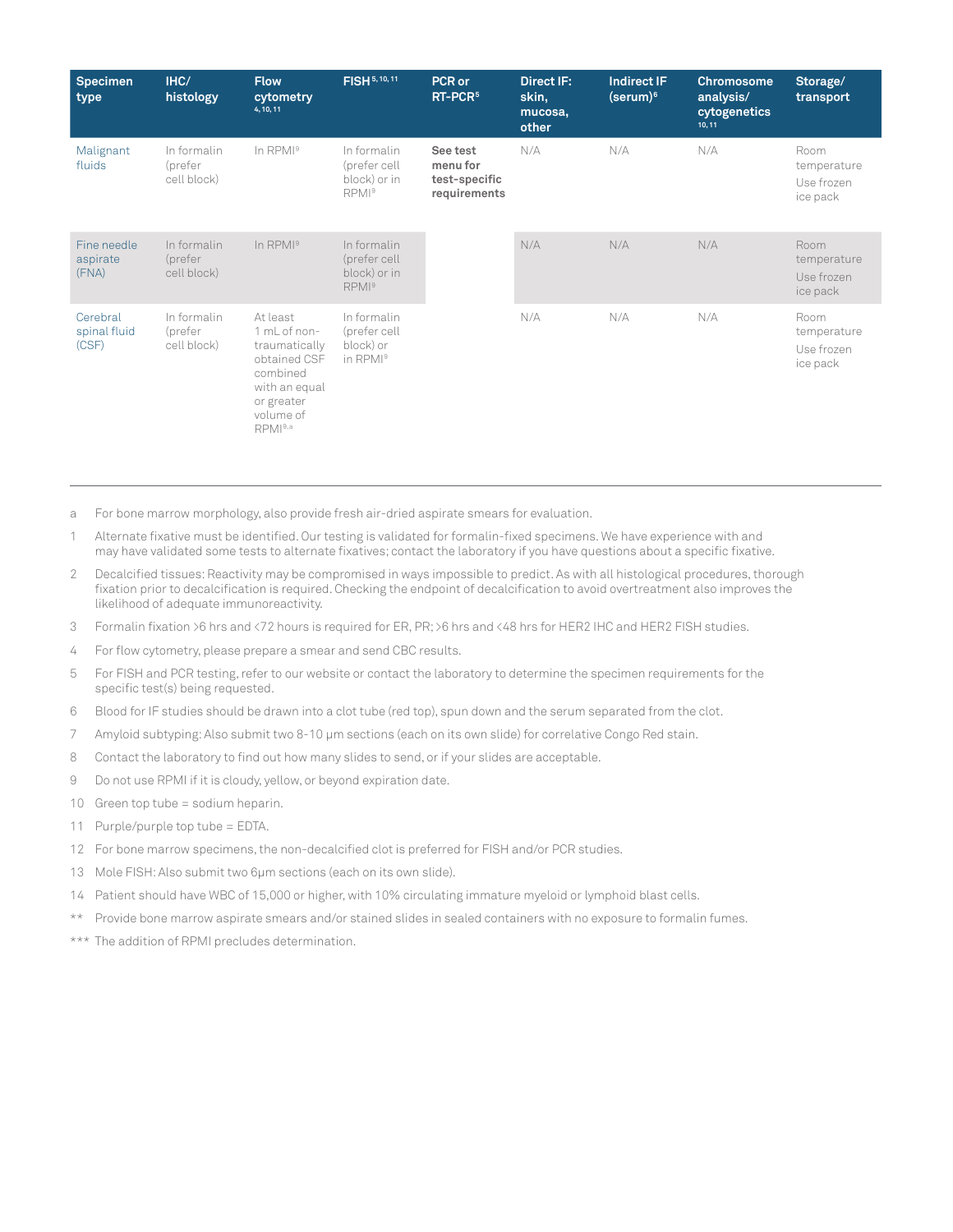### Paraffin-embedded specimen requirements

Our testing is validated for formalin-fixed specimens and identified by the type of fixative used on the requisition. Contact us if you have questions about a specific fixative.

### **Specimen collection**

Collect specimen in accordance with your institution's policies and procedures. It is important that the specimen being submitted for testing contains the area of interest.

### **Specimen handling**

**Paraffin blocks:** preferred (includes tissue blocks, as well as cell blocks from body fluids, FNAs, etc)

• Place block in glassine envelope—one block per envelope

### **Unstained slides:**

• Insert into sturdy, top-loading slide-shipping container—tape container shut

| Testing type | # of unstained slides required <sup>a</sup>                      | <b>Notes</b>                                                                                                                                                                                               |
|--------------|------------------------------------------------------------------|------------------------------------------------------------------------------------------------------------------------------------------------------------------------------------------------------------|
| IHC.         | • 1 for each test requested<br>• 3-4 additional unstained slides | For amyloid panel requests, submit one unstained 8-10 µm<br>section or a Congo Red-stained slide.                                                                                                          |
| <b>FISH</b>  | 5 (minimum)                                                      | Not all FISH tests can be performed on paraffin-embedded<br>samples. Refer to our website or contact the laboratory to<br>determine the specimen requirements for the specific test(s)<br>being requested. |
| <b>PCR</b>   | Contact us                                                       | The number of unstained slides needed depends on the<br>amount of tumor in the block.                                                                                                                      |

a Cut at 4 μm onto positively charged slides, 1 section per slide.

### **Specimen acceptability**

### **Optimal:**

• Specimen containing area of interest, fixed in formalin, embedded in paraffin, and appropriately labeled

### **Less than optimal:**

- Melted or broken specimen
- Specimen not fixed in formalin
- Specimens that are not completely fixed

**Unacceptable:** Unacceptable specimens are accessioned, the specimen condition noted is documented in the case record, the sender is notified, the testing is canceled, documentation of test cancellation is generated, and the rejected specimen is returned.

- Specimen that does not belong to or cannot be confirmed as belonging to the patient
- Insufficient specimen for testing<sup>b</sup>
- Area of interest not present in specimen $b$
- May not be able to determine this until the laboratory work has been attempted.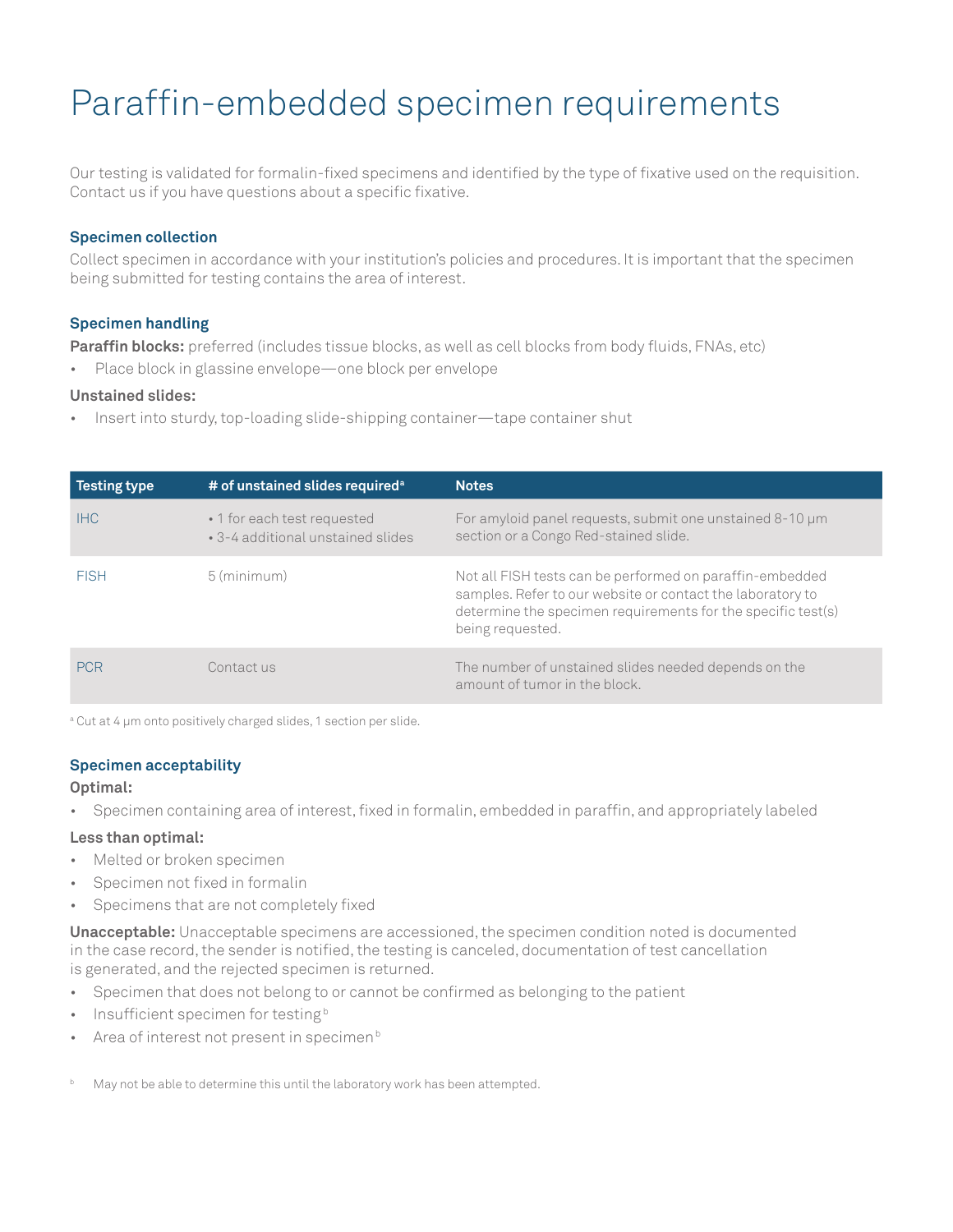### Flow cytometry specimen requirements

### **RPMI information**

**RPMI is the same as RPMI-1640/10% FBS (fetal bovine serum) and is supplied by PhenoPath**

| <b>Store:</b>      | Refrigerated at 2 °C-8 °C                                                                                            |
|--------------------|----------------------------------------------------------------------------------------------------------------------|
| <b>Shelf life:</b> | <b>2 Months</b> from the date prepared or until it turns cloudy or becomes yellow (refer to expiration date on vial) |
| Disposal:          | In accordance with all applicable federal, state, and local regulations                                              |

### **Specimen collection**

- **Peripheral blood:** In general, 5 to 10 mL of anticoagulated peripheral blood is adequate, although for patients with marked peripheral leukopenia of less than 1,000 white blood cells per µL, 10 to 20 mL should be considered\*
- **Bone marrow aspirate:** 1 to 2 mL of anticoagulated bone marrow aspirate is adequate for high-quality, cellular specimens with little hemodilution by peripheral blood\*
- **Bone marrow core biopsy:** In patients with inaspirable bone marrow and insufficient neoplastic cells in the peripheral blood to enable a definitive diagnosis, it may be possible to obtain sufficient cells for flow cytometry from a bone marrow core biopsy submitted unfixed in RPMI
- **Tissues:** Finely mince all tissues, except fine needle aspirations, to maximize exfoliation of cells into the medium, and then submerge in **RPMI-1640/10% FBS** in plastic vials (supplied by PhenoPath). **Under no circumstances should the cells be allowed to freeze**, since this will destroy cell membranes
- **Cerebrospinal fluid (CSF):** No less than 1 mL of non-traumatically obtained CSF should be reserved for flow cytometry. Due to the relative absence of nutrients in CSF, specimens to be sent for flow cytometry should be combined with an equal or greater volume of **RPMI** as soon as possible after the specimen is obtained (*Note:* The addition of **RPMI** precludes determination of the absolute leukocyte count in vivo in this aliquot of CSF)
- **Other body fluids, including bronchoalveolar lavage (BAL) fluids:** Combine such fluids with an equal or greater volume of **RPMI** prior to being sent
- For flow cytometry alone, sodium heparin anticoagulation (green top tube) is preferred, but EDTA anticoagulation (lavender top tube) is also acceptable. When flow cytometry and other studies are being requested, a separate heparin tube and EDTA-anticoagulated tube are preferred. When both flow cytometry and other studies are desired from a single specimen, EDTA anticoagulation is preferred.

### **Specimen handling**

- Ensure primary specimen container is labeled with at least 2 patient identifiers
- Place primary specimen container in a biohazard bag and seal
- Ship specimens at ambient temperature

### **Specimen acceptability**

### **Optimal:**

Collected <24 hrs prior to receipt

### **Less than optimal:**

- Tissue placed in saline
- Specimen received in the lab >24 hours after it was obtained; specimen should be refrigerated and transported with a frozen ice pack

**Unacceptable:** Unacceptable specimens are accessioned, the specimen condition noted is documented in the case record, the sender is notified, the testing is canceled, documentation of test cancellation is generated, and the rejected specimen is returned.

- Specimen that does not belong to or cannot be confirmed as belonging to the patient
- Specimen placed in formalin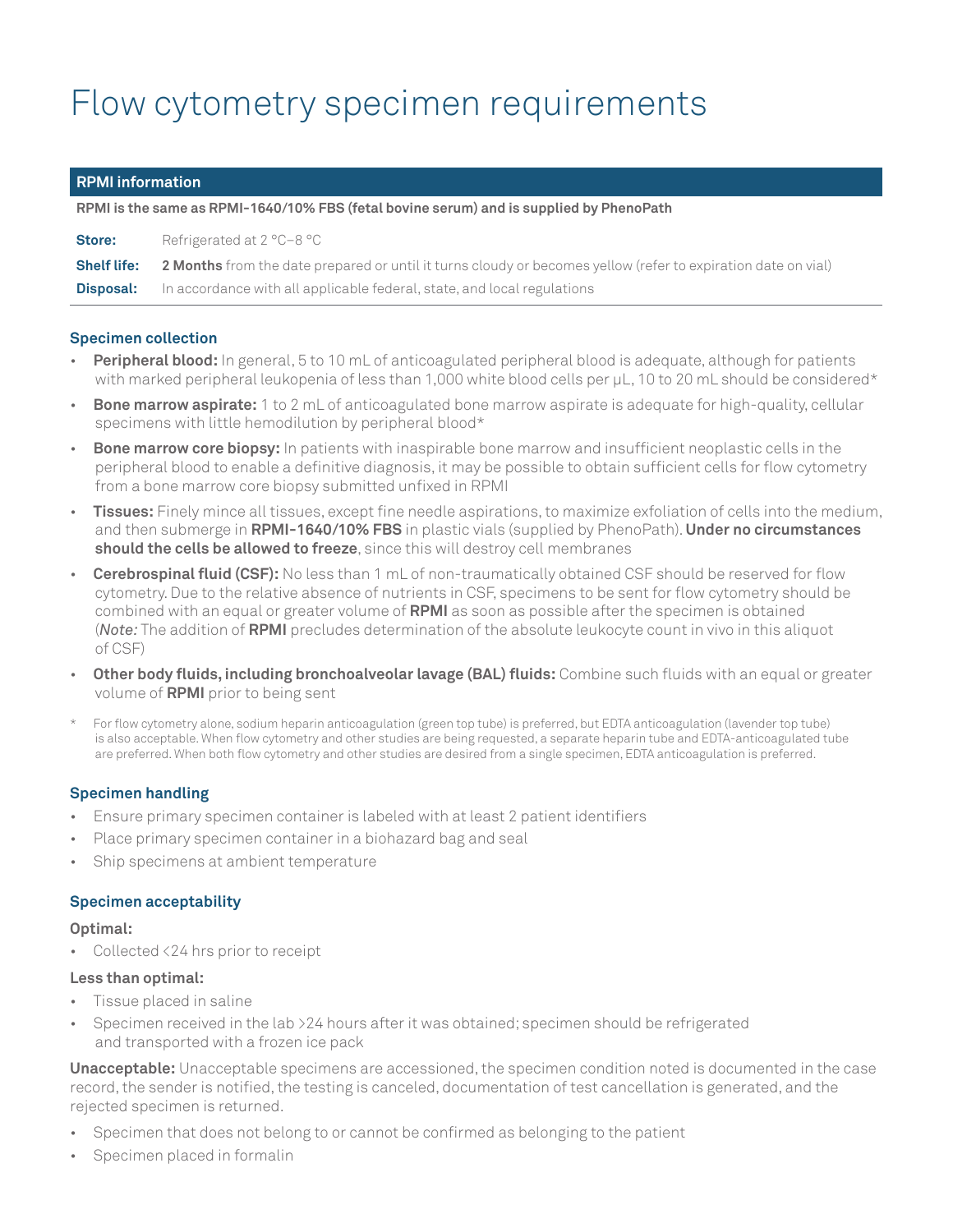## Skin and other specimens for direct IF

### **Specimen**

Skin biopsy in Michel's (aka Zeuss) fixative, with or without patient serum

| Michel's fixative information                                                                                        |                                                                        |  |  |  |
|----------------------------------------------------------------------------------------------------------------------|------------------------------------------------------------------------|--|--|--|
| Specimens in Michel's transport media can be refrigerated, or even held at room temperature, for as long as 2 weeks. |                                                                        |  |  |  |
| Store:                                                                                                               | Ambient                                                                |  |  |  |
| <b>Shelf life:</b>                                                                                                   | ~1 year see expiration date on vial                                    |  |  |  |
| Disposal:                                                                                                            | In accordance with all applicable federal, state and local regulations |  |  |  |
| <b>Caution:</b>                                                                                                      | This substance is a skin and respiratory tract irritant                |  |  |  |

### **Specimen collection**

In general, a punch or excisional biopsy from a fully developed lesion provides more information than an early lesion or a lesion in regression, with the following exceptions:

- **Vesicular, bullous, and pustular lesions**—For these, a very early lesion is necessary otherwise secondary changes may obscure essential features. The biopsy should be performed within a few millimeters of the edge of the blister and not farther than 1 cm away. A punch biopsy may be used, although the twisting motion may dislodge the epidermis, and cause false negative DIF results. A small excisional biopsy circumvents this problem. The specimen should include subcutaneous fat
- **Lupus erythematosus, lichen planus, vasculitis, and erythema multiforme**—In lesional lupus, lesions greater than 6 weeks old give better diagnostic yield, whereas in vasculitis, early lesions less than 24 hours old are optimal

### **Specimen handling**

- 1. Completely submerge the specimen into Michel's fixative and tightly secure top
- 2. Label the primary specimen container with at least 2 patient identifiers (eg, complete patient name and your specimen number)
- 3. Place in biohazard bag and follow instructions for packing in general transport kit

### **Specimen acceptability**

**Optimal:** Skin taken from appropriate site, and received completely submersed in transport media.

### **Less than optimal:**

- Specimens received on saline-dampened gauze after an indeterminable amount of time
- Specimens that have been in transport media for more than 2 weeks
- Specimens received floating in large amounts of saline

**Unacceptable:** Unacceptable specimens are accessioned, the specimen condition noted is documented in the case record, the sender is notified, the testing is canceled, documentation of test cancellation is generated, and the rejected specimen is destroyed.

- Specimens that have been allowed to dry completely
- Received frozen in transport media or saline
- Specimen that does not belong to or cannot be confirmed as belonging to the patient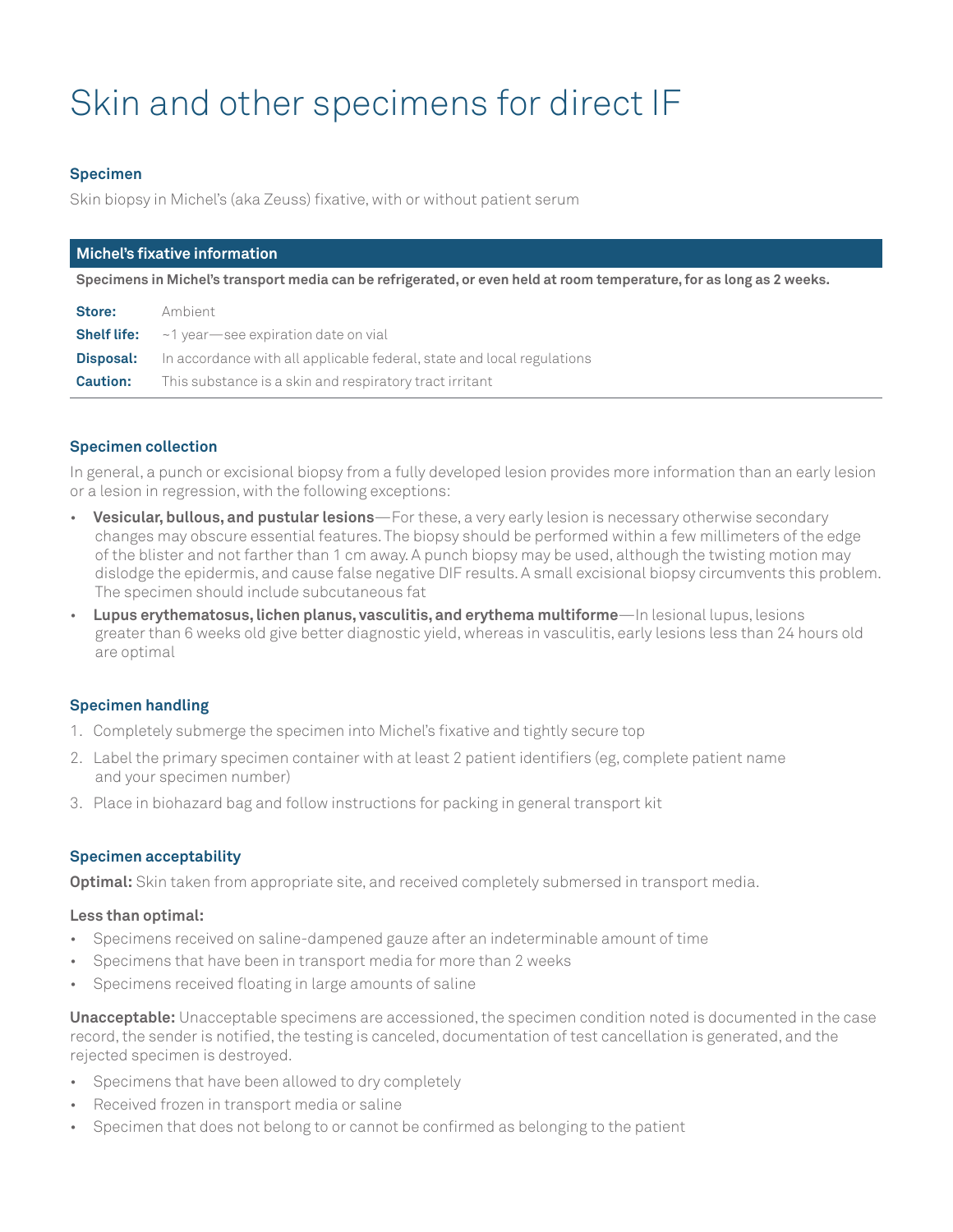## Serum for indirect IF

### **Specimen**

Patient serum

### **Specimen Collection**

Draw blood into a clot tube (red top).

### **Specimen handling**

- 1. Spin down and separate serum from clot
- 2. Label primary specimen container (serum tube) with at least 2 patient identifiers (eg, complete patient name and your specimen number)
- 3. Place serum tube in biohazard bag and follow instructions for packing in general transport kit

### **Specimen acceptability**

### **Optimal:**

- Minimum volume of 3 mL of blood
- Specimens should be held at room temperature for <48 hours or refrigerated/ice packs for up to 7 days

### **Less than optimal:**

- Specimen held at room temperature for longer than 48 hours
- Less than 3 mL of serum

**Unacceptable:** Unacceptable specimens are accessioned, the specimen condition noted is documented in the case record, the sender is notified, the testing is canceled, documentation of test cancellation is generated, and the rejected specimen is destroyed.

- Specimen received frozen
- Specimen that does not belong to or cannot be confirmed as belonging to the patient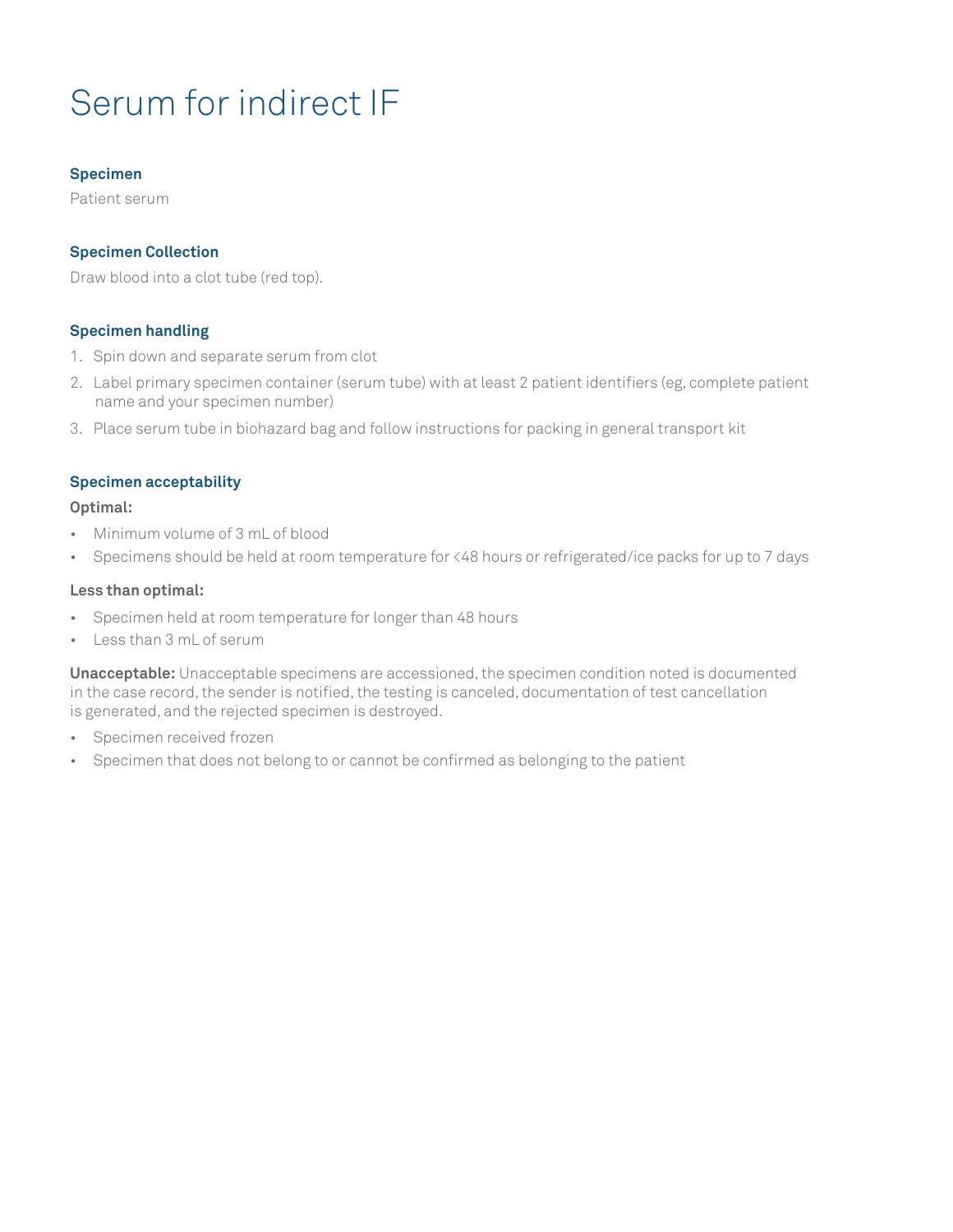# Salt split skin

### **Specimen**

Skin biopsy in Michel's (aka Zeuss) fixative, with or without patient serum

| Michel's fixative information |                                                                                                                      |  |  |  |
|-------------------------------|----------------------------------------------------------------------------------------------------------------------|--|--|--|
|                               | Specimens in Michel's transport media can be refrigerated, or even held at room temperature, for as long as 2 weeks. |  |  |  |
| Store:                        | Ambient                                                                                                              |  |  |  |
| <b>Shelf life:</b>            | $\sim$ 1 year $\sim$ see expiration date on vial                                                                     |  |  |  |
| Disposal:                     | In accordance with all applicable federal, state and local regulations                                               |  |  |  |

**Caution:** This substance is a skin and respiratory tract irritant

### **Specimen collection**

Skin punch biopsies or bisected punch biopsies are preferred.

### **Specimen handling**

- 1. Completely submerge the specimen into Michel's fixative (an ammonium sulfate-based "holding media") and tightly secure top. Specimens in transport media can be refrigerated, or even held at room temperature, for as long as 2 weeks
- 2. Label primary specimen container with at least 2 patient identifiers (eg, complete patient name and your specimen number)
- 3. Place serum tube in biohazard bag and follow instructions for packing in general transport kit

### **Specimen acceptability**

**Optimal:** Skin taken from appropriate site, and received completely submersed in transport media.

### **Less than optimal:**

- Specimens received on saline-dampened gauze after an indeterminable amount of time
- Specimens that have been in transport media for more than 2 weeks
- Specimens received floating in large amounts of saline
- A negative or variable antibody reaction pattern found, with appropriate quality control

**Unacceptable:** Unacceptable specimens are accessioned, the specimen condition noted is documented in the case record, the sender is notified, the testing is canceled, documentation of test cancellation is generated, and the rejected specimen is destroyed.

- Specimens that have been allowed to dry completely
- Received frozen in transport media or saline
- Specimen that does not belong to or cannot be confirmed as belonging to the patient